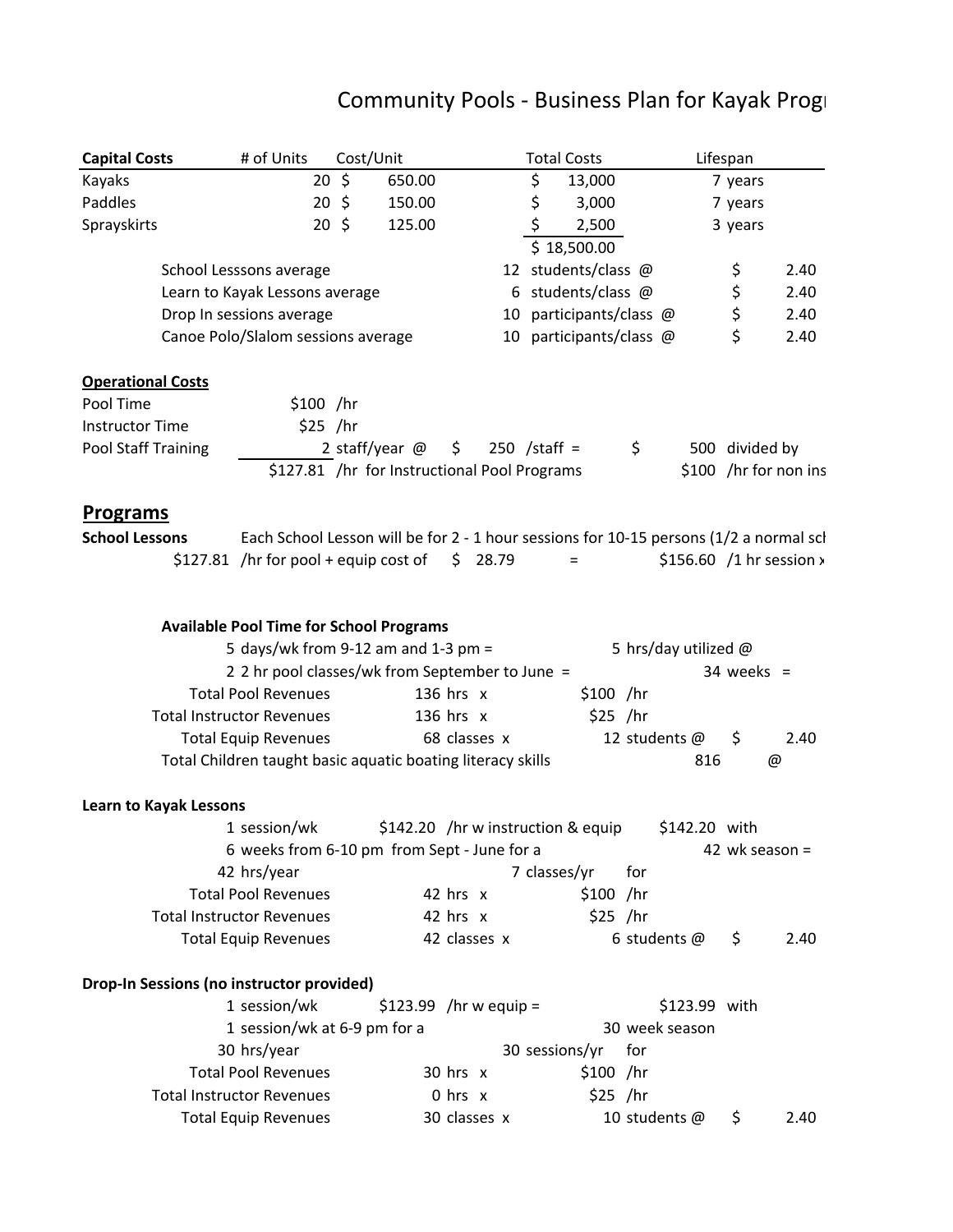## **Canoe Polo League / Slalom Training**

| $$123.99$ /hr w equip = | \$123.99 with                  |
|-------------------------|--------------------------------|
| midweek<br>$6-9$ pm     | 30 week season                 |
|                         | for                            |
| $30$ hrs $x$            | $$100$ /hr                     |
| $0$ hrs $x$             | $$25$ /hr                      |
| 30 classes x            | 10 paddlers $@$<br>\$.<br>2.40 |
| \$23,800                |                                |
| 4,450                   |                                |
| 5,960                   | Capital Cost payback           |
|                         | 30 sessions/yr                 |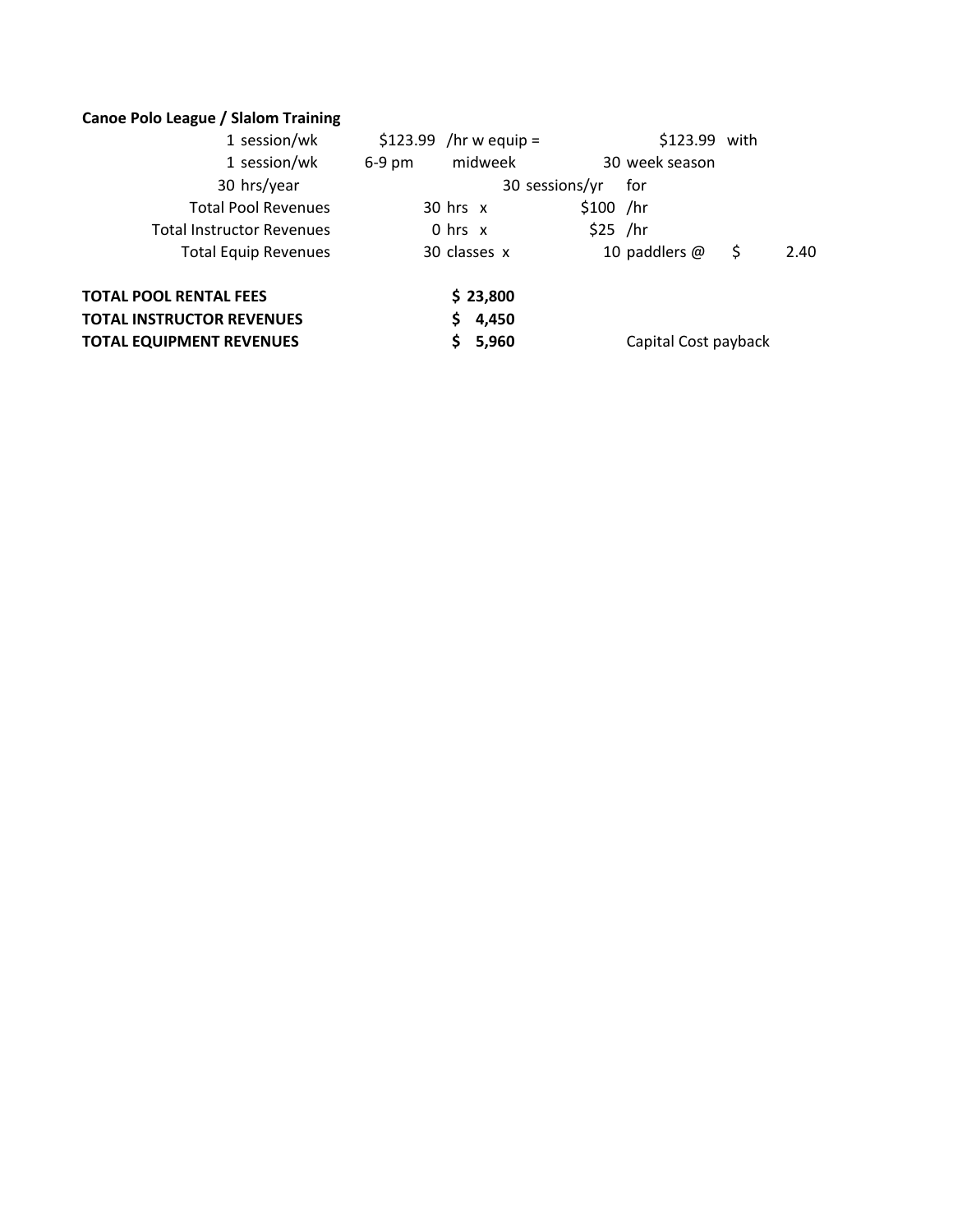## rams

| Cost / Year         |                                                                                                                                                 | Uses/Year                 | Cost/Use                           |  |  |
|---------------------|-------------------------------------------------------------------------------------------------------------------------------------------------|---------------------------|------------------------------------|--|--|
|                     | \$1,857.14                                                                                                                                      | 1300                      | \$<br>1.43                         |  |  |
|                     | \$<br>428.57                                                                                                                                    | 1300                      | 0.33                               |  |  |
|                     | \$<br>833.33                                                                                                                                    | 1300                      | $\frac{5}{5}$<br>0.64              |  |  |
|                     | \$<br>3,119.05                                                                                                                                  |                           | 2.40                               |  |  |
| for equip $=$       | \$<br>28.79 /average class                                                                                                                      |                           |                                    |  |  |
| for equip $=$       | \$<br>14.40 /average class                                                                                                                      |                           |                                    |  |  |
| for equip $=$       | \$ 23.99 /average class                                                                                                                         |                           |                                    |  |  |
| for equip $=$       | \$<br>23.99 /average class                                                                                                                      |                           |                                    |  |  |
| 178 hrs             | \$                                                                                                                                              | 2.81 /hr                  |                                    |  |  |
| tructional programs |                                                                                                                                                 |                           |                                    |  |  |
|                     |                                                                                                                                                 |                           |                                    |  |  |
| $=$                 | hool class - other students do another activity and then switch)<br>\$313.20 with<br>$2$ sessions =<br>\$26.10 /student for 2 - 1 hr lessons or |                           | 12 students<br>$=$<br>$$13.05$ /hr |  |  |
| 16%                 | 4 hrs/wk                                                                                                                                        | $\overline{2}$<br>or      | 2 hr pool classes/wk               |  |  |
|                     | 68 2 hr pool classes =                                                                                                                          | 136 hrs of pool time/year |                                    |  |  |
|                     | \$<br>13,600                                                                                                                                    |                           |                                    |  |  |
|                     | \$<br>3,400                                                                                                                                     |                           |                                    |  |  |
| /use                | \$<br>3,916                                                                                                                                     |                           |                                    |  |  |
|                     | 24 students/school class                                                                                                                        | 34<br>=                   | school classes/year                |  |  |
|                     |                                                                                                                                                 |                           |                                    |  |  |
|                     | 6 students<br>$=$                                                                                                                               | \$23.70 /student per week |                                    |  |  |
| 7                   | classes/yr                                                                                                                                      | 6 lesson pkg<br>$=$       | \$142.20                           |  |  |
| 6                   | students                                                                                                                                        | Total                     | 42 students                        |  |  |
|                     | \$<br>4,200                                                                                                                                     |                           |                                    |  |  |
|                     | \$<br>1,050                                                                                                                                     |                           |                                    |  |  |
| /use                | \$<br>605                                                                                                                                       |                           |                                    |  |  |
|                     | 10 participants $=$                                                                                                                             | \$12.40 /student per week |                                    |  |  |
|                     | \$3,719.78<br>$=$                                                                                                                               |                           |                                    |  |  |
|                     | 10 participants                                                                                                                                 | Total                     | 300 paddlers                       |  |  |
|                     | \$<br>3,000                                                                                                                                     |                           |                                    |  |  |
|                     | \$                                                                                                                                              |                           |                                    |  |  |
| /use                | \$<br>720                                                                                                                                       |                           |                                    |  |  |